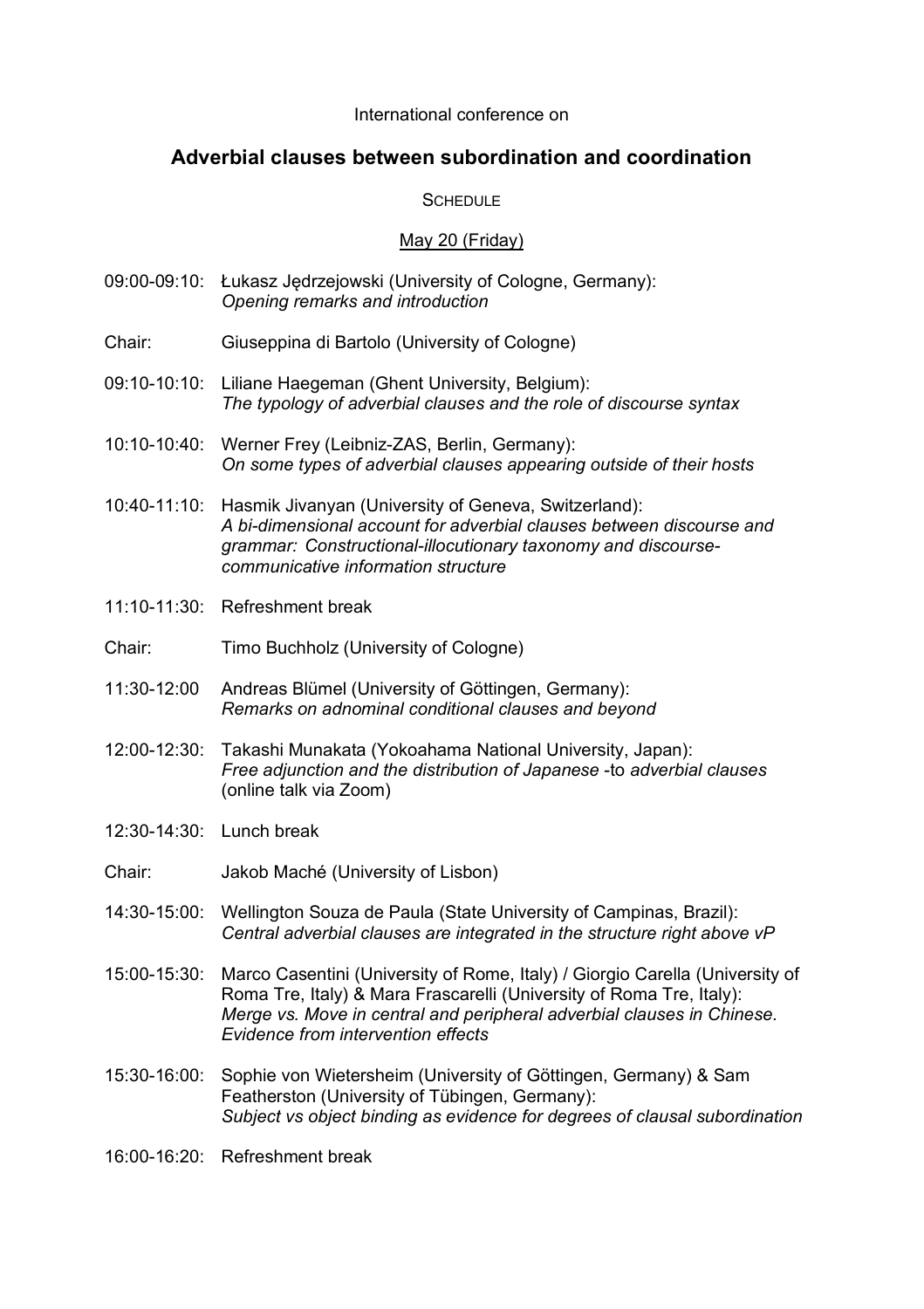- Chair: Łukasz Jędrzejowski (University of Cologne)
- 16:20-16:50: Jakob Maché (University of Lisbon, Portugal): *On the interpretability of epistemic modal operators in event-related adverbial clauses*
- 16:50-17:20: Hagen Pitsch (University of Göttingen, Germany): *P or not P – not really a question: A fresh view on the complement/adjunct distinction*
- 17:20-18:20: Ken Safir (Rutgers University, USA): *All Merge is Pair-merge: Against the operational definition of 'Adjunct'* (also as an online talk via Zoom)
- 20:00- Conference dinner Piccola l'Originale Venloer Str. 29 50672 Köln +49 221 789 422 88

#### May 21 (Saturday)

- Chair: Sophie von Wietersheim (University of Göttingen)
- 09:00-10:00: Regine Eckardt (University of Konstanz, Germany): *Parataxis to Hypotaxis – (How) does it ever happen?*
- 10:00-10:30: Caroline Heycock (University of Edinburgh, Scotland): *Times and events in temporal clauses*
- 10:30-10:50: Refreshment break
- Chair: Andreas Pankau (Free University of Berlin)
- 10:50-11:20: Oddur Snorrason (University of Cambridge, UK) / Ásgrímur Angantýsson (University of Iceland, Iceland) & Łukasz Jędrzejowski (University of Cologne, Germany): *On exceptive* nema*-clauses in Icelandic*
- 11:20-11:50: Ekaterina Georgieva (Hungarian Research Centre for Linguistics, Hungary): *On coordinate converbs*
- 11:50-13:30: Lunch break
- Chair: Oddur Snorrason (University of Cambridge)
- 13:30-14:00: Nicola Munaro (University of Venice, Italy): *Left-right asymmetries in conditional clause attachment and multiple complementizers*